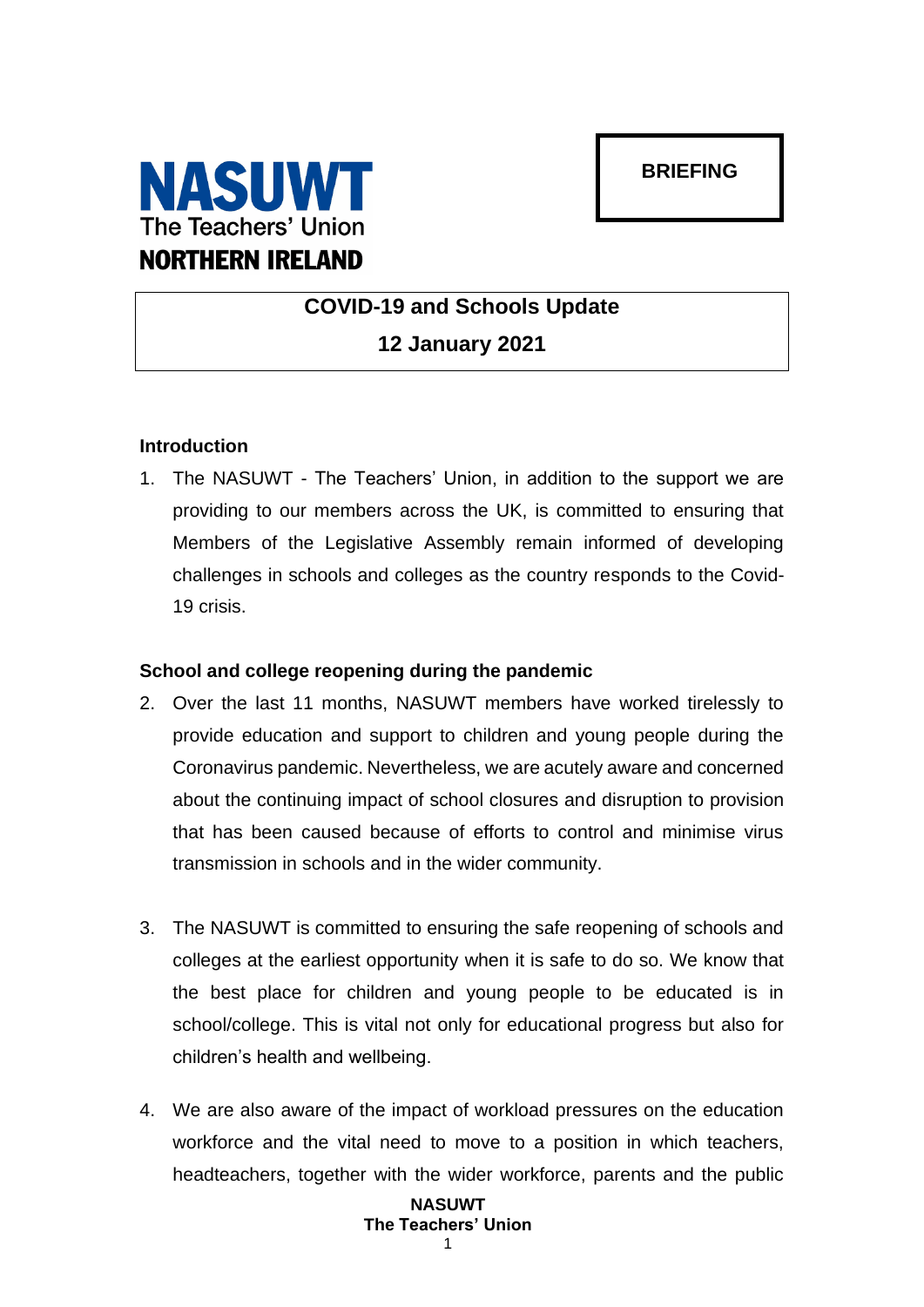can be confident that further disruption to children's education is minimised and where the further widespread closure of education provision can be avoided. We believe that the safety of the workforce and pupils must continue to remain paramount.

- 5. Whilst we welcome a number of commitments made to date by the Executive, we also believe that securing the wider reopening of all provision will require a clear and shared understanding of what is expected, rigorous and consistent application of measures to ensure safe return to face to face teaching and learning, and a credible plan that garners the confidence of the workforce, parents and the general public. We believe that this can only be achieved where there is continued effort to work constructively with the NASUWT and other education workforce representatives and employers to ensure that the requisite conditions and assurances are established to effect the safe and sustainable reopening of schools and colleges as national restrictions are lifted.
- 6. Our priorities for the safe full reopening of schools and colleges focus on the need for clarity of expectation, consistency of application and measures to secure the confidence of the workforce, parents and the public. Taken together, we believe that the following measures will enable the safe and sustainable reopening of schools and colleges when national restrictions are lifted.
- 7. We believe the Government must now:
	- (i) Demonstrate that decisions are led by the scientific evidence and advice
		- Provide evidence of significant and sustained reductions to the R rate – nationally, regionally and locally. Wider reopening must be managed and safe to those in schools and should not compromise wider public health.
		- Publish conclusive scientific evidence on the risks of in-school virus transmission.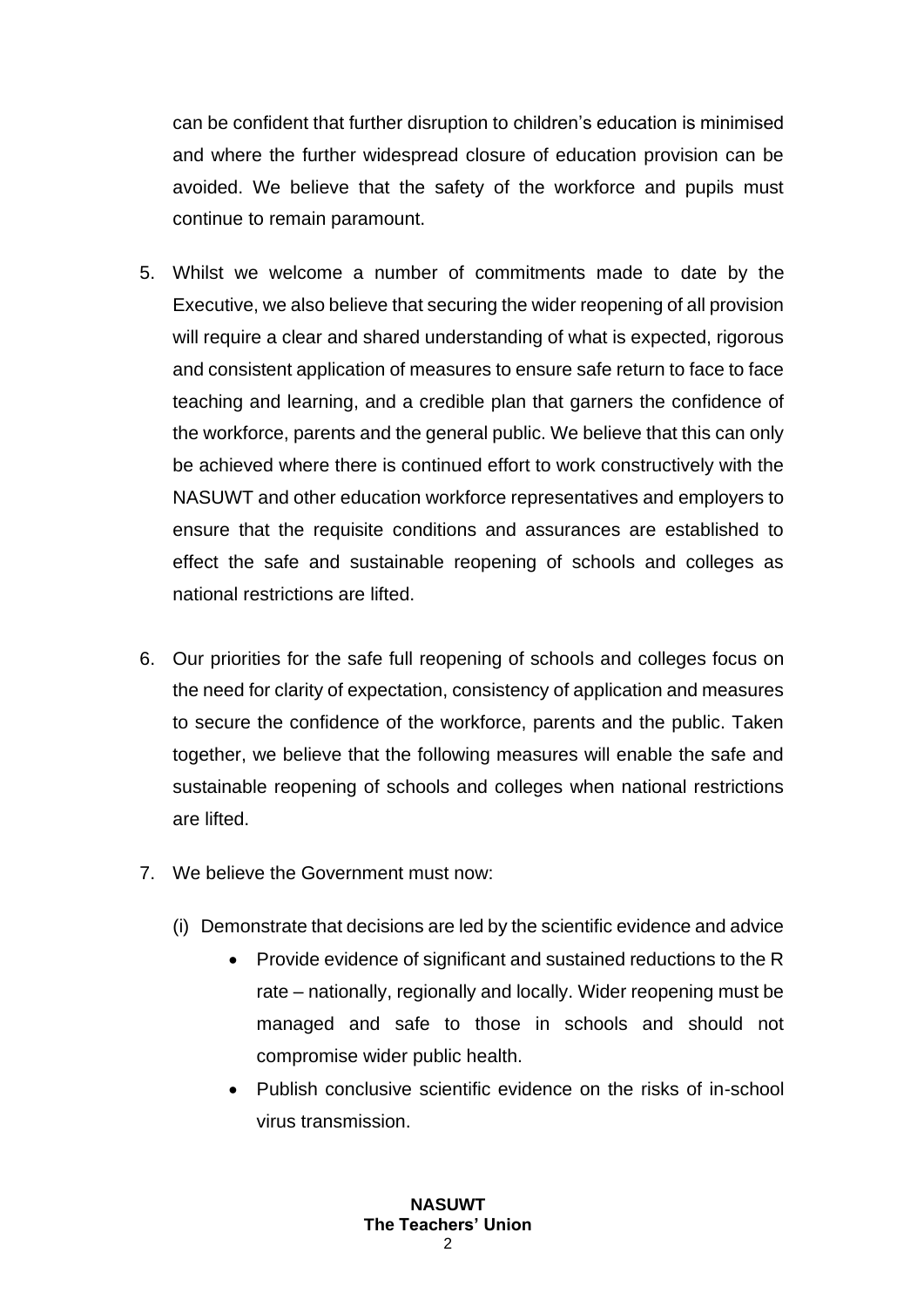- Provide transparency regarding data sharing on COVID transmission rates amongst pupils and staff at individual school/college level and at local authority/area level.
- (ii) Ensure effective and consistent action against the spread of the virus
	- Give good notice to enable schools to prepare to reopen fully. There must be no last-minute decisions and no surprises, and all guidance should be published in good time.
	- Implement a staggered plan for reopening to give time for local and national public health teams to monitor the impacts of reopening in a cautious and measured way and to reduce the risk of a further surge in community-level virus transmission.
	- Put in place measures to ensure the readiness and compliance of schools/colleges for reopening, including stronger advice on essential safety measures.
	- Ensure that schools/colleges are given sufficient time to undertake the essential implementation of COVID-safety training of staff during normal working time to ensure the effective and consistent implementation of risk control measures.
	- Provide additional funding to meet the additional COVID-safety costs incurred by schools and colleges (including for cleaning, materials and additional staffing) and to ensure that safety measures remain paramount at all times. NASUWT The Teachers' Union School and college reopening during the pandemic (continued overleaf)
- (iii) Ensure the same protections for teachers and support staff as for workers in other occupations
	- Publish further national guidance, jointly developed with school and college workforce representatives, taking into account any planned phasing for the return of pupils and providing clarity over the teaching and learning activities that will be undertaken.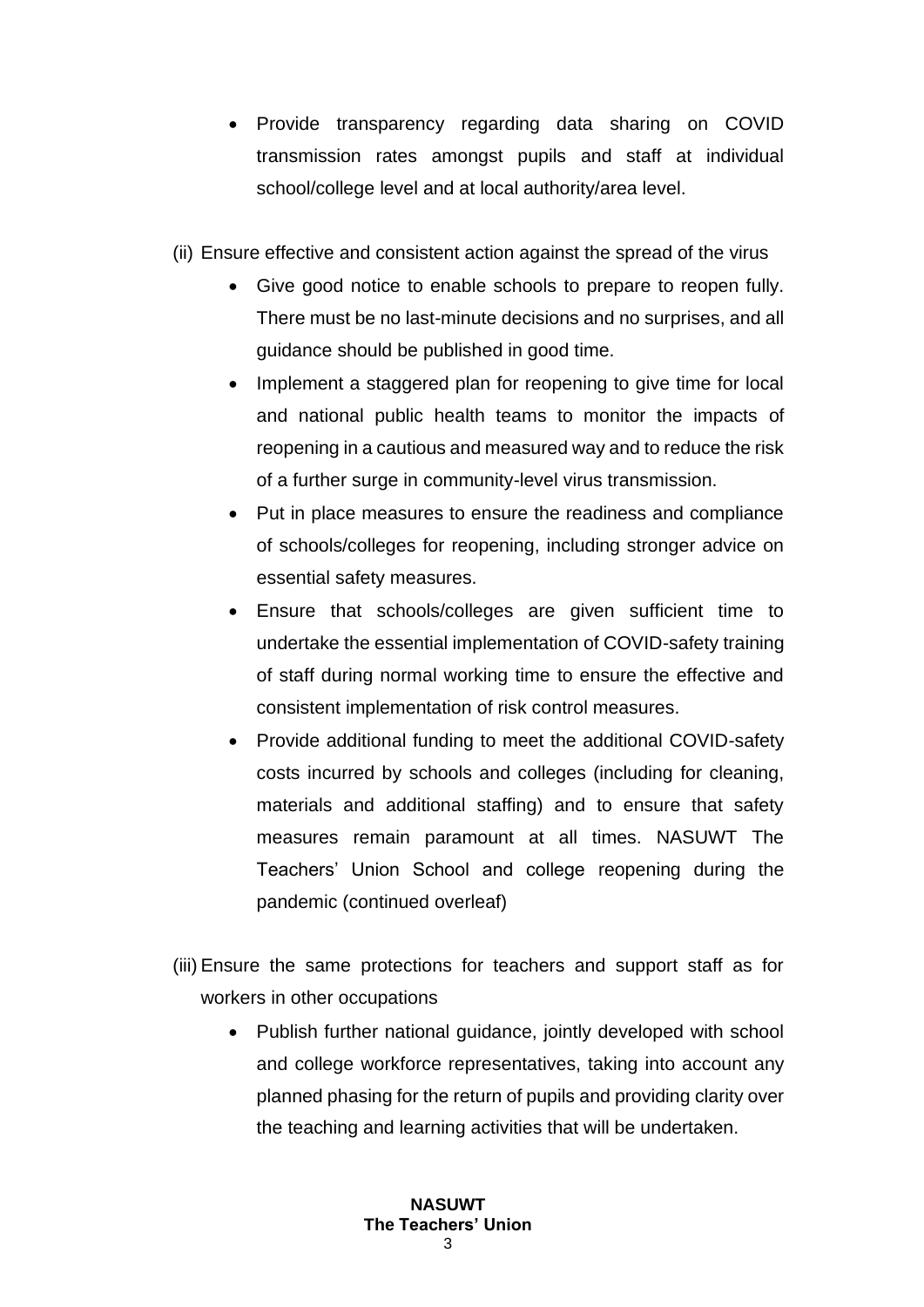- Put in place clear, accessible and responsive systems to enable teachers and parents to report to an appropriate independent body their concerns over COVID-safety.
- Provide for effective inspection and enforcement arrangements to address non-compliance with Government guidance.
- Ensure that clinically extremely vulnerable staff continue to stay at home, pending any further changes to general shielding guidance.
- (iv)Ensure effective controls are in place to minimise the spread and impact of COVID-19
	- Ensure stronger adherence with essential non-pharmaceutical interventions (such as handwashing, cleaning, and two-metre social distancing between adults).
	- In view of uncertainty around new variants, put in place stronger mitigations and control measures, such as: ventilation monitoring; enhanced use of face coverings in schools by adults in all settings and by secondary age pupils; optional use of face coverings by pupils in primary schools; two-metre social distancing between secondary age pupils; and use of rotas or other measures to limit occupancy levels, provide enhanced physical distancing and prevent overcrowding.
	- Ensure stringent adherence to essential mitigations (such as social distancing, face masks) to ensure that homeschool/college transport is COVID-secure.
	- Establish effective and competent mass asymptomatic testing arrangements for staff and pupils, in addition to maintaining an effective test and trace system.
	- Give priority access to COVID-19 vaccines for teachers and education staff, phasing the roll-out of vaccinations in settings that are the first to open fully, and to reduce the risk of further school/college closures when schools reopen fully.